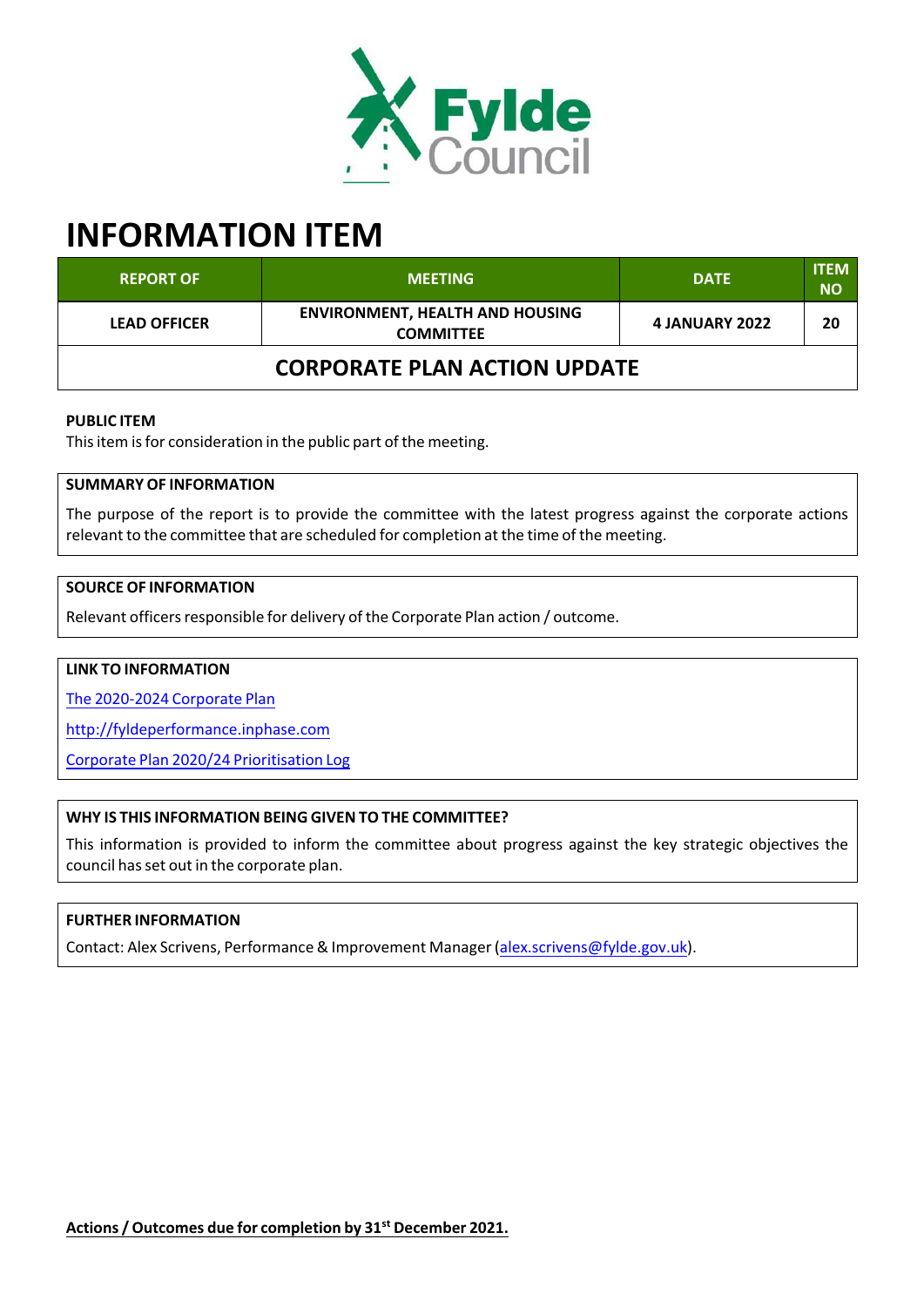#### Identify priority locations for tree planting to include numbers and types of trees (Outcome: to work with the **Working Group established by the Planning Committee to influence this).**

*The Carbon Neutral Working Group, which has now subsumed the responsibilities previously assumed by the Arboriculture and Landscape Strategy Working Group, has established a project to identify suitable locations for* trees to be planted during 2021/22. The project, 15 Trees for 15 Parishes, has asked each town and parish council to identify suitable locations to allow 15 trees to be planted in each parish. Whilst some parishes have identified suitable locations, others have advised that they are not able to do so or have suggested planting fewer than 15 trees. The Council's Tree and Woodlands Officer has suggested species of tree that are appropriate to the suggested location. These trees have been ordered from a nursery and will be available for planting early in the new year. The CNWG will work with officers to identify additional planting opportunities within those parishes that have identified *opportunitiesto plant more than 15 trees and to plant treesin the unparished areas of the borough.*

## **Proactively enforce against illegal encampments (Outcome: Planning Committee to enforce when** infringements are on private land and the Legal Team, in consultation with council -wide officers, to respond to **infringements on council land)**

In terms of illegal encampments on council land, the council continues to successfully bring about their removal through initiating court proceedings. There have been six incidents of infringements on council land in 2021. The *council's planning enforcement team has continued to engage with parties responsible for breaches of planning* control where that land is in the ownership of the party responsible for the breach having regard to the latest *government guidance on such matters.*